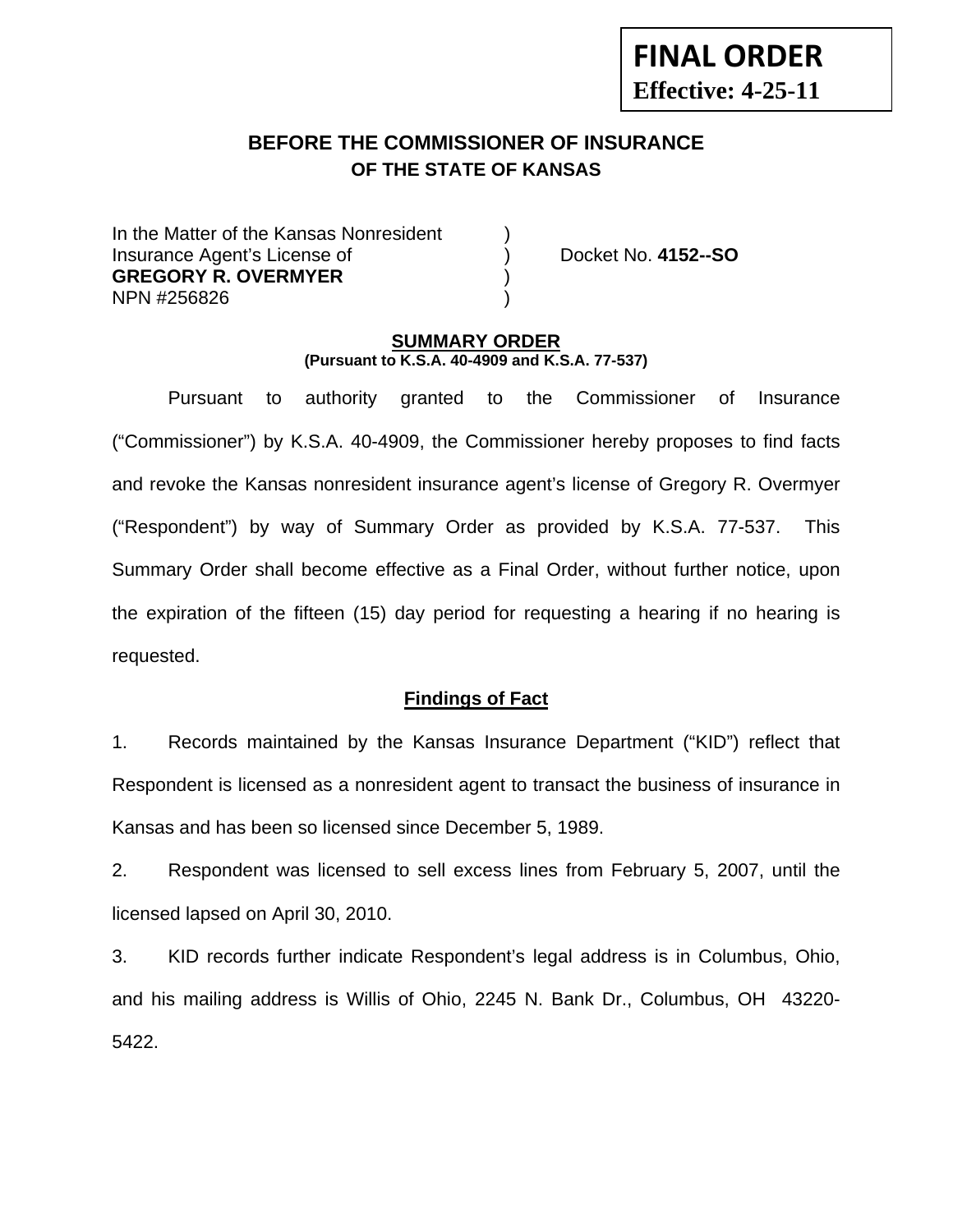4. Following investigation, the Commissioner has no reason to believe that protection of the public interest requires the Commissioner to give notice and opportunity to participate to anyone other than the respondent.

5. Following investigation, the Commissioner finds evidence sufficient to support the following findings of fact:

6. On June 22, 2010, KID staff served Respondent with a Summary Order assessing a monetary penalty of one hundred dollars (\$100) for Respondent's failure to file an annual statement pertaining to sales of excess lines insurance as required by K.S.A. 40-246c.

7. The Summary Order gave notice of Respondent's right to request a hearing, the time allowed for doing so, and the person to be served with the request.

8. The Summary Order also gave notice that if Respondent did not request a hearing within the time allowed, the order would become a final order.

9. Respondent did not request a hearing, and the Summary Order was filed as a final order on July 12, 2010.

10. When Respondent had not paid the penalty, KID staff wrote to Respondent on October 6, 2010, at his address of record, reminding him of the obligation and giving notice that action could be taken against his agent's license if the penalty remained unpaid.

11. The letter was not returned, and to date, Respondent has not paid the penalty.

12. To date, Respondent has not filed excess lines statements for 2009 or the reporting period of January 1, 2010, through expiration of the license on April 30, 2010.

#### **Applicable Law**

2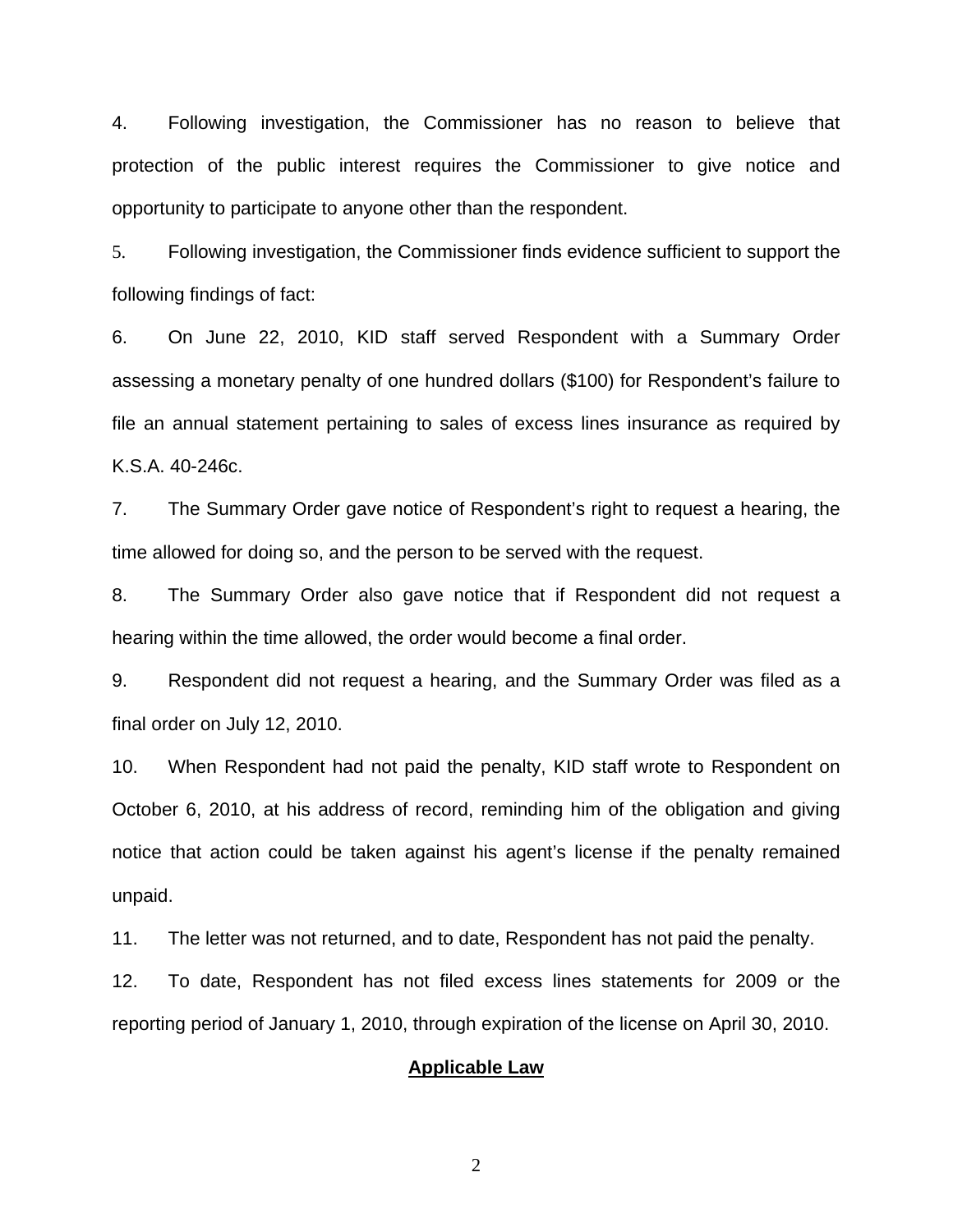13. "Each licensed [excess lines] agent shall file with the commissioner on or before March 1 of each year a statement on a form prescribed by the commissioner, accounting for the gross premiums upon all policies written on risks situated in this state up to January 1 in each year for the year next preceding and the licensee shall transmit to the commissioner, with such affidavit or statement, a sum equal to 6% of the gross premiums upon all policies procured by such agent on risks situated in this state written under the provisions of this act." K.S.A. 40-246c.

14. K.S.A. 2010 Supp. 40-4909(a) provides, in relevant part: "The commissioner may deny, suspend, revoke or refuse renewal of any license issued under this act if the commissioner finds that the applicant or license holder has: . . . (2) Violated: (A) Any provision of chapter 40 of the Kansas Statutes Annotated, and amendments thereto, or any rule and regulation promulgated thereunder; [or] (B) any subpoena or order of the commissioner; . . .. " K.S.A. 40-4909(a).

15. In addition, the Commissioner may revoke any license issued under the Insurance Agents Licensing Act if the Commissioner finds that the interests of the insurer or the insurable interests of the public are not properly served under such license. K.S.A. 40-4909(b).

16. In lieu of taking action under K.S.A. 2010 Supp 40-4909(a), the Commissioner may impose a monetary penalty. K.S.A. 2010 Supp 40-4909(h).

### **Conclusions of Law**

17. The Commissioner has jurisdiction over Respondent as well as the subject matter of this proceeding, and such proceeding is held in the public interest.

18. The Commissioner finds that Respondent's agent license may be revoked pursuant to K.S.A. 40-4909(a)(2)(B) because Respondent has violated an order of the Commissioner.

3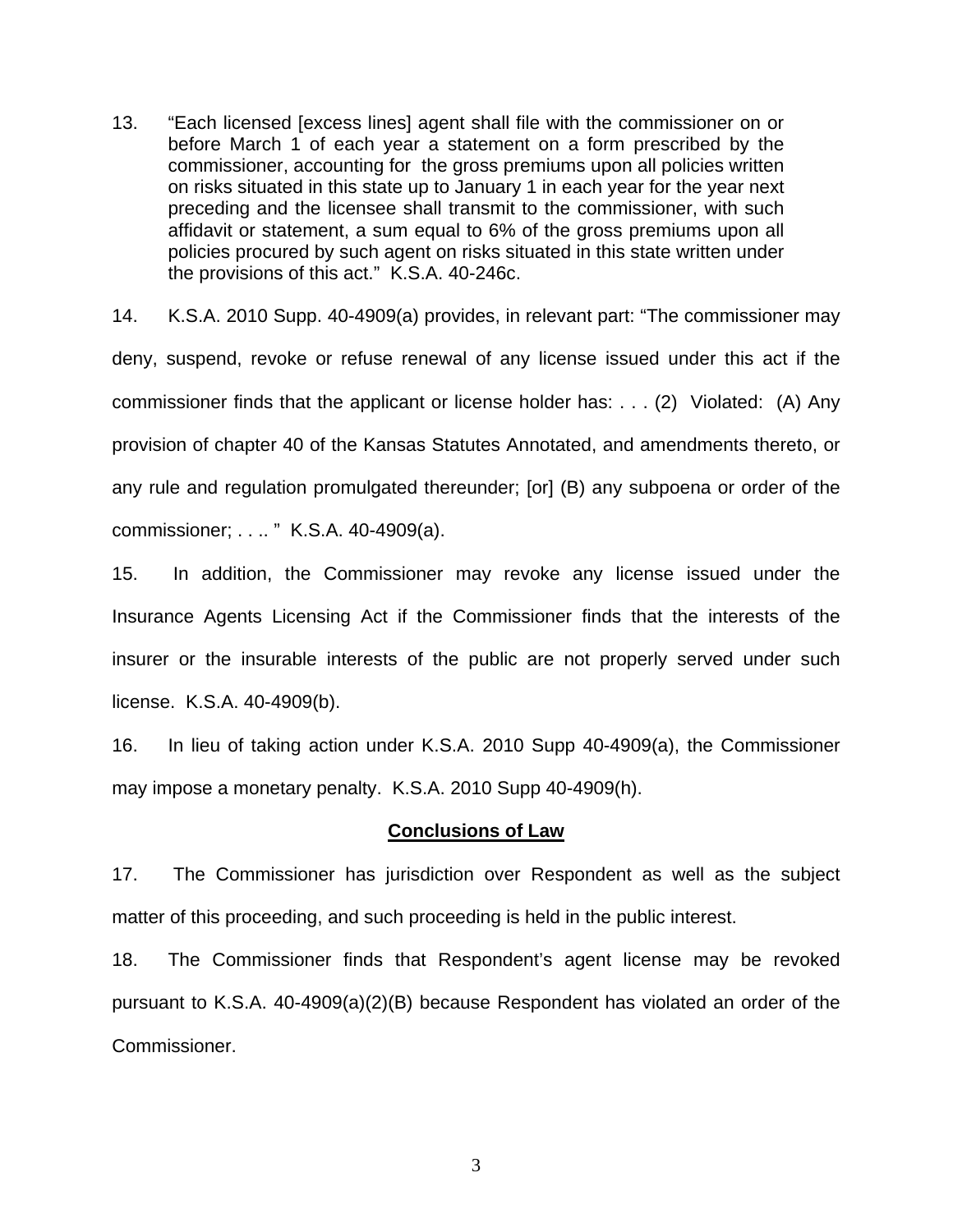19. The Commissioner finds that Respondent's agent license may be revoked pursuant to K.S.A. 40-4909(a)(2)(A) because Respondent has violated K.S.A. 40-246c by failing to file the required statements for 2009 and 2010 by the deadlines, and those violations have continued to date.

20. Further, the Commissioner concludes, because of Respondent's failure to pay the penalty or file the reports after the October 6, 2010, letter, that the violations were knowing and intentional.

21. Based on the foregoing findings, the Commissioner concludes that sufficient grounds exist for the revocation of Respondent's insurance agent's license pursuant to K.S.A. 40-4909(a).

22. The Commissioner further concludes Respondent's license should be revoked pursuant to K.S.A. 40-4909(b) because such license is not properly serving the interests of the insurer and the insurable interests of the public.

23. Based on the facts and circumstances set forth herein, it appears that the use of summary proceedings in this matter is appropriate, in accordance with the provisions set forth in K.S.A. 77-537(a), in that the use of summary proceedings does not violate any provision of the law, the protection of the public interest does not require the KID to give notice and opportunity to participate to persons other than Respondent, and after investigation, KID believes in good faith that the allegations will be supported to the applicable standard of proof.

 **IT IS THEREFORE ORDERED BY THE COMMISSIONER OF INSURANCE THAT** the Kansas resident insurance agent's license of **GREGORY R. OVERMYER** is hereby **REVOKED. It is further ordered,** that **GREGORY R. OVERMYER** shall

4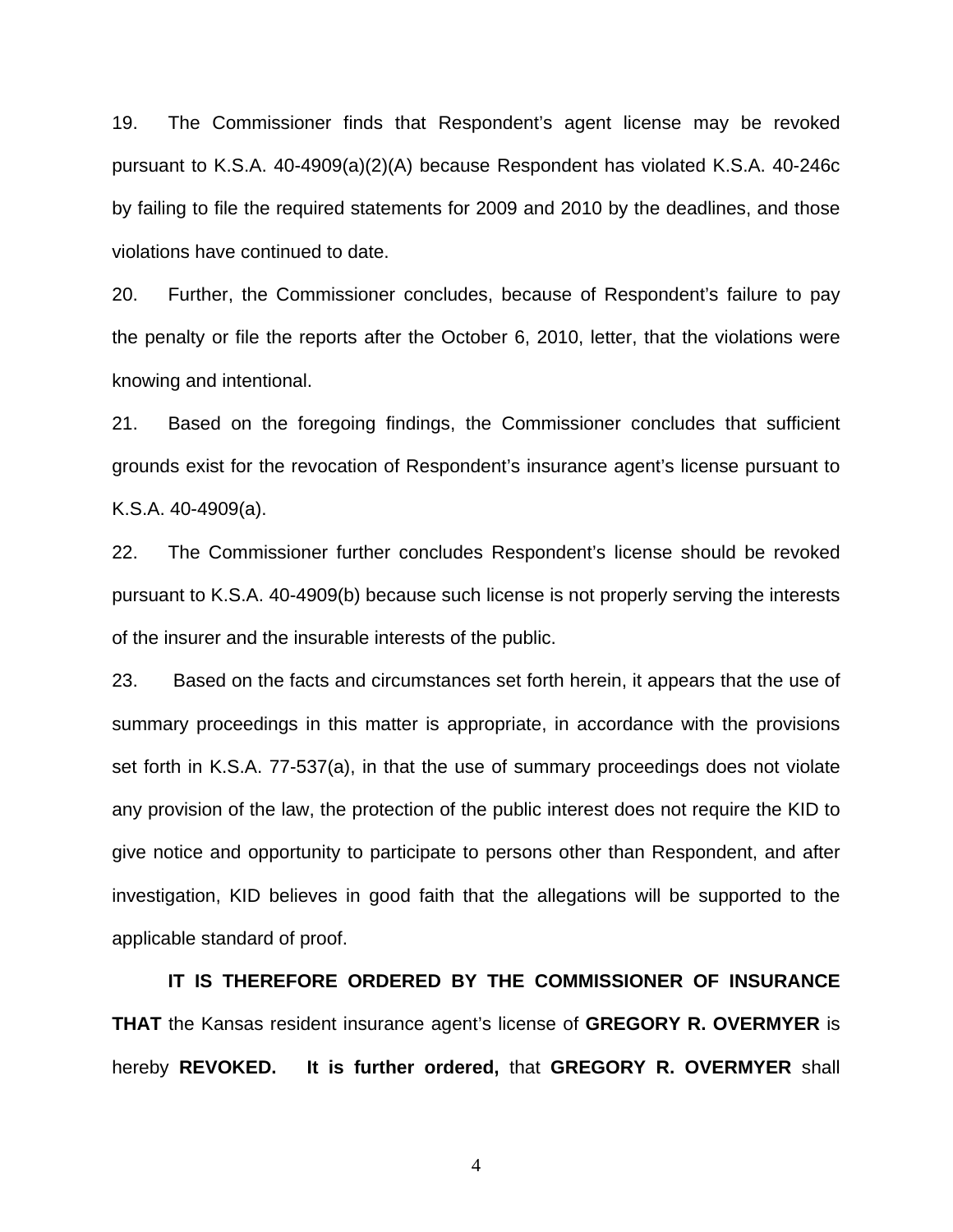**CEASE and DESIST** from the sale, solicitation, or negotiation of insurance, directly or indirectly doing any act toward the sale, solicitation, or negotiation of insurance, and/or receiving compensation deriving from the sale, solicitation, or negotiation of insurance conducted on and after the effective date of revocation.

## IT IS SO ORDERED THIS 6th DAY OF APRIL 2011, IN THE CITY OF **TOPEKA, COUNTY OF SHAWNEE, STATE OF KANSAS.**



 \_/s/ Sandy Praeger\_\_\_\_\_\_\_\_\_\_\_\_\_\_\_\_ Sandy Praeger Commissioner of Insurance

| ACTAPROVER AND A | /s/ Zachary J.C Anshutz |
|------------------|-------------------------|
|                  | Zachary J.C. Anshut     |
|                  | <b>General Counsel</b>  |

## **NOTICE OF RIGHTS TO HEARING AND REVIEW**

**Within fifteen (15) days of the date of service of this Summary Order, Respondent** may submit a written request for a hearing pursuant to K.S.A. 77-537 and K.S.A. 77-542. Any request for a hearing should be addressed to the following:

 Zachary J.C. Anshutz, General Counsel Kansas Insurance Department 420 S.W.  $9<sup>th</sup>$  Street Topeka, Kansas 66612

If a hearing is requested, the Kansas Insurance Department will serve notice of the time and place of the hearing and information on procedures, right of representation, and other rights of parties relating to the conduct of the hearing.

**If a hearing is not requested in the time and manner stated above, this Summary Order shall become effective as a Final Order upon the expiration of**